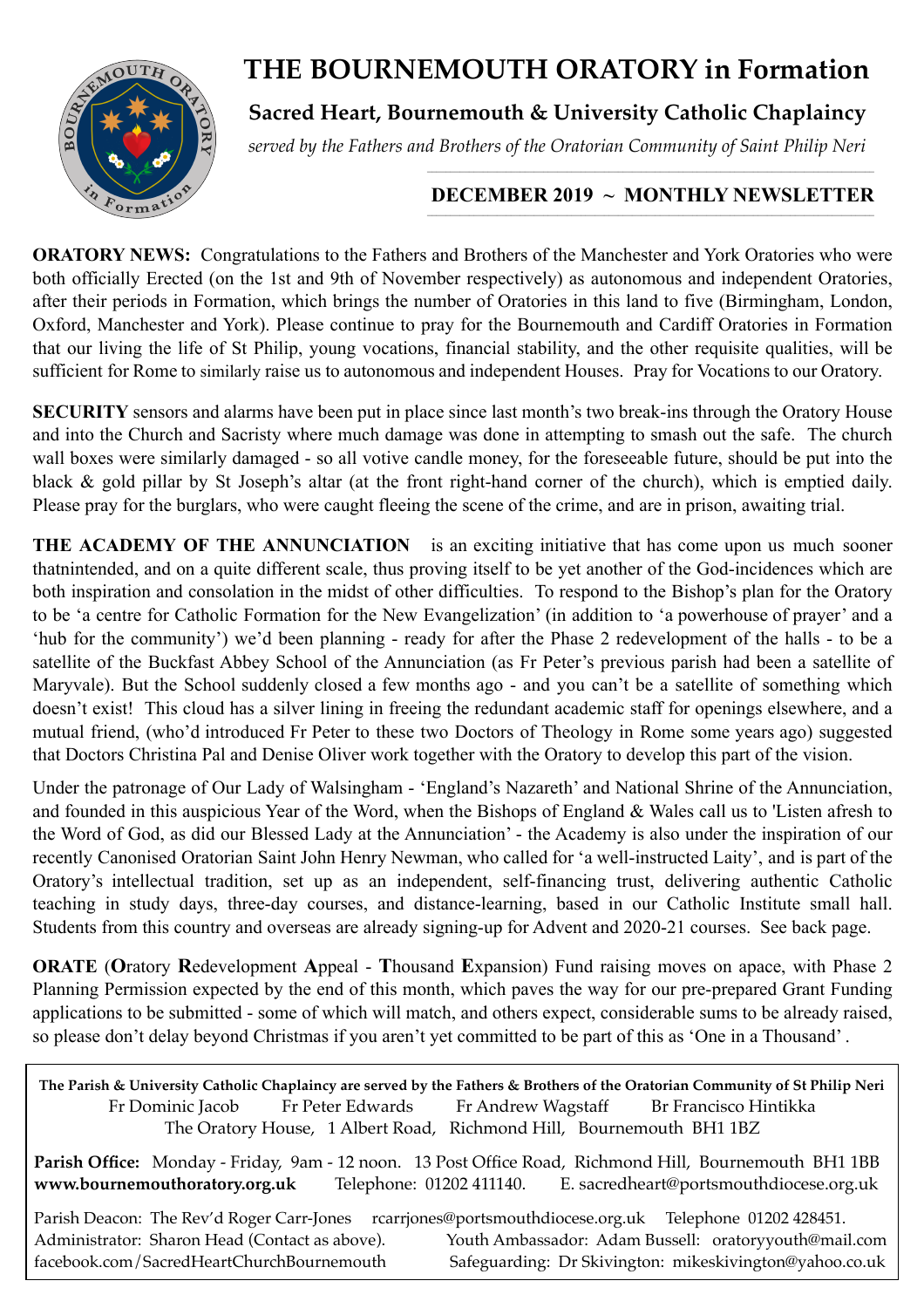## **MASS INTENTIONS for DECEMBER 2019 in the BOURNEMOUTH ORATORY**

| <b>Sunday 1st December</b><br>Sat 5pm Pro Populo<br>8am Janis May Neal, RIP<br>10.30 Eleanor Wright,<br>Wellbeing<br>4pm Jeremiah Taylor, RIP | <b>Sunday 8th December</b><br>Sat 5pm Pro Populo<br>8am Martha & Wilfred<br>Bramble, Wellbeing<br>10.30 Fr Dominic Jacob<br>4pm Paul's Family,<br>Wellbeing | <b>Sunday 15th December</b><br>Sat 5pm Thanksgiving<br>8am Pro Populo<br>10.30 Rose Howarth,<br><b>RIP</b><br>4pm Carol Copeland | <b>Sunday 22nd December</b><br>Sat 5pm Ralph & Vicki<br>Dolotina & Family<br>8am Pro Populo<br>10.30 Paddy & Susan<br>Mulhern, RIP<br>4pm Mental Health | <b>Sunday 29th December</b><br>Sat 5pm Pro Populo<br>8am Bang-As Family<br>10.30 Sharon Whitaker,<br>Wellbeing<br>4pm Joy Sylvia Wright,<br><b>RIP</b> |
|-----------------------------------------------------------------------------------------------------------------------------------------------|-------------------------------------------------------------------------------------------------------------------------------------------------------------|----------------------------------------------------------------------------------------------------------------------------------|---------------------------------------------------------------------------------------------------------------------------------------------------------|--------------------------------------------------------------------------------------------------------------------------------------------------------|
| <b>Monday 2nd</b><br>7.30 Ben Haysom, RIP<br>12.15 Nikky Cullen                                                                               | Monday 9th<br>7.30 Oratory<br><b>Benefactors</b><br>12.15 For All Priests<br>** 7pm Oratorian Vocations                                                     | Monday 16th<br>7.30 Eleanor Wright<br>12.15 Brenda Duncan,<br>Thanksgiving                                                       | Monday 23rd<br>7.30 Paula Gracia Ruiz<br>De Alda, Wellbeing<br>12.15 Emanuel Saliba, RIP                                                                | Monday 30th<br>12.15 Anna McCarthy,<br>Thanksgiving                                                                                                    |
| <b>Tuesday 3rd</b><br>12.15 Alison Davis, RIP                                                                                                 | <b>Tuesday 10th</b><br>12.15 Anthony Long,<br>Healing & Wellbeing                                                                                           | Tuesday 17th<br>12.15 Holy Souls                                                                                                 | Tues 24th<br><b>Christmas Eve</b><br>12.15 Daria & Andy<br>Watts, Wellbeing<br>5pm Louise, Francis &<br>Rose O'Brien, RIP                               | <b>Tuesday 31st</b><br>12.15 Noreen Dornan                                                                                                             |
| <b>Wednesday 4th</b><br>7.30 Oratory Friends &<br><b>Benefactors</b><br>12.15 Maria Teixeira De<br>Aguiar, RIP                                | <b>Wednesday 11th</b><br>7.30 Cecilia & Frederick<br>Rodley, RIP<br>12.15 Oratory Vocations                                                                 | <b>Wednesday 18th</b><br>7.30 Oratory Vocations<br><b>12.15 Barry &amp; Mary</b><br>Mulhern                                      | <b>Wednesday 25th</b><br><b>Christmas Day</b><br>Midnight: Hogan Family<br>8am Pro Populo<br>10.30 Mike Cross, RIP                                      | <b>Wednesday 1st January</b><br>12.15 Alba Cross,<br>Wellbeing                                                                                         |
| Thursday 5th<br><b>12.15 Mary Rees,</b><br>Wellbeing                                                                                          | Thursday 12th<br>12.15 Joshua Bonifacio,<br>Thanksgiving                                                                                                    | Thursday 19th<br>12:15 Chrissie Cullen,<br>Thanksgiving                                                                          | Thursday 26th<br>12.15 Anne Clewlow,<br>Thanksgiving                                                                                                    | Thursday 2nd<br>12.15 Oswald & Mary<br>Marchesi, RIP                                                                                                   |
| Friday 6th<br>7.30 Oratory Vocations<br>12.15 For the Unborn<br>* 6pm Julie Willliams,<br>Wellbeing                                           | <b>Friday 13th</b><br>7.30 For All Priests<br>12.15 Mary Hyde, RIP                                                                                          | Friday 20th<br>7.30 Oratory Friends<br>and Benefactors<br>12.15 Holy Souls                                                       | Friday 27th<br>12.15 Oratory Vocations                                                                                                                  | <b>Friday 3rd</b><br>7.30 Wladyslaw Kania,<br><b>RIP</b><br>12.15 Oratory Vocations                                                                    |
| Saturday 7th<br>12.15 Paula Gracia Ruiz<br>De Alda, Wellbeing                                                                                 | Saturday 14th<br>12.15 Secular<br>Carmelites, Oxford                                                                                                        | Saturday 21st<br>12.15 Ngwa Francis,<br><b>RIP</b>                                                                               | Saturday 28th<br>12.15 Shaun & Pauline<br>Mulhern                                                                                                       | Saturday 4th<br>12.15 Janis & Ken Neal.<br><b>RIP</b>                                                                                                  |

\* Extraordinary Form Mass: 6pm on 1st Friday of each month & Eve of Holy Days

\* \* Solemnity of The Immaculate Conception, Monday 9th Dec. at 7pm (transferred from 8th Dec.).

**WE PRAY FOR OUR SICK & HOUSEBOUND PARISHIONERS:** Francis Addington, Joan Brown, Sylvia Burton, Ruth Balaam, Brian Coburn, Liliana Couch, Justina Dawson, Patrick Doyle, Bernard Farrell, Joseph (Joe) Farrugia, Catherine Harbour, Kevin Harris, Bronislawa Konstantin, Tony Long, Francis McCausland, Mary Moret, Ann Murray, Arlene Nicol, Laurens Obagi, Bernard Partridge, Gladys Richardson, Sheila Shelley, Matthew Sims, Alf Skee, Rose Smith, Attracta Spears, Michael Sullivan, Marie Thomas, Hilary Timson, Simon Walters, Kathleen Wood and Alan Wright.

#### **OF YOUR CHARITY PRAY FOR THE REPOSE OF THE SOULS OF THOSE WHO HAVE DIED RECENTLY**  especially **Anthony (Tony) McCarthy, Jose Paixao** and **Patricia Wright,** and for our friends and benefactors.

**AND THOSE WHOSE ANNIVERSARY OF DEATH OCCURS DURING DECEMBER: 1st** Gladys Wright, Gina Le Vaast, Janis May Neal, **5th** Annie Bamber, Fintan Noel McCann, Gerrard Machin, **6th** Margaret Ellis, **9th** Dorothy Amelia Hall, **10th** Margaret Cross, **12th** Paul Bylik, Michael Whetstone, George Arthur Hills, Maria de Lourdes Ribiero, Jack Gale, **13th** Julia Ruby Coleman, Mary Josephine Hyde,**14th** Annie Angela Hickey, William Harley Belben,**16th** Diana Stuckey, **17th** James (Jim) McBreen, **18th** Margaret Agnes Rutherford, Lesley Corston, Tressa Nollagh Jones, Rose Howarth, **19th** Shannon Lynn Smith, **21st** Paul Robert Oliver, **22nd** Doreen Caroline Carroll, **23rd** Josephine Organ, Regina Perlik, Josephine Tombs, Josephine Wilkinson, **25th** Constance Evelyn Smith, **26th** Joao Martins Nobrega, **27th** Pamela Mary Brigden, **29th** Joseph William Baines, Patrick Vincent Kendall-Jones, **30th** Christopher Smithies, **31st** James Whelau.

#### **BOURNEMOUTH PASTORAL AREA**

**Annunciation & St Edmund Campion**  Mass: 9am (Polish), 11am, 6.30pm Fr Bernardine Nsom 218 Charminster Rd BH8 9RW Tel: 01202 513369

**St Edmund Campion & Polish Chaplain** Mass: 9am, 7pm (Polish) Fr Andrzej Zuziak, SChr. 481 Castle Lane West BH8 9TN [bournemouth@pcmew.org](mailto:bournemouth@pcmew.org) Tel: Tel: 01202 425286 01202 619668

**Corpus Christi**  Mass: 6pm (Vigil), 9.30am, 5pm Fr Adrian Howell SJ 18 St James's Square Boscombe BH5 2BX

**Our Lady Immaculate**  Mass: 9am, 11am Fr Andrew Moore 32 Alum Chine Road **Westbourne** BH4 9DX Tel: 01202 764027

**Hospital Chaplains:**  Fr Darryl Jordan OLW Chaplaincy: **01202 704221.** Royal Bmth & Christchurch Switchboard: **01202 303626** (ask for Chaplaincy). Dcn McConville for Poole Hospital: **01202 442167**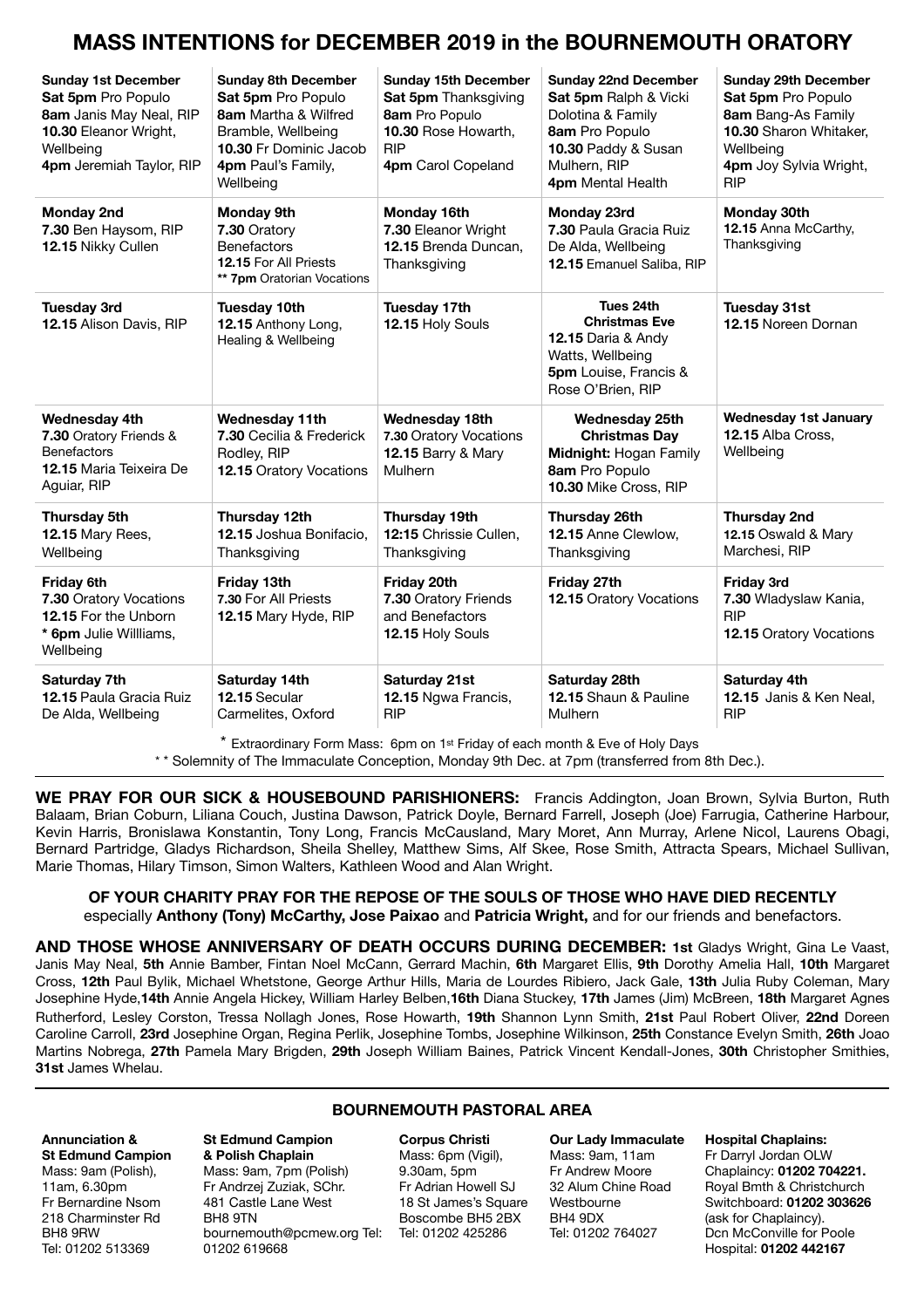## **REGULAR EVENTS**

**The Oratory Church is open daily**: Weekdays 6.30am - 6.30pm Weekends from 7.30am. 1st Wednesdays until 9pm

#### **SUNDAY MASSES and SERVICES**

| 5pm Sat. | International Vigil Mass *          |
|----------|-------------------------------------|
| 8am      | <b>Quiet Mass</b>                   |
| 10.30am  | Solemn Mass followed by coffee/cake |
| 12.30pm  | Mass in Polish                      |
| 4pm      | <b>Evening Mass</b>                 |
| 6pm      | <b>Benediction</b>                  |
|          |                                     |

\* 1st, 4th and 5th Saturdays of the month in English, 2nd Saturday in Portuguese, 3rd Filipino/English

**Extraordinary Form Mass**: 6pm on 1st Fridays, also on the Vigil of Days of Obligation, and other Solemnities as announced.

- **Confessions**: Daily, 20 minutes before each Mass; Saturday  $11 - 12$  and  $4 - 5$ pm; Wednesday  $11 - 12$  noon; 1st Wednesday of the month 7.30 - 8.30pm
- **Eucharistic Adoration**: Wednesday 8am 12 noon; Saturday 11am - 12; 1st Wednesday 7.30 - 9pm

**Rosary**: Monday - Saturday, after the 12.15pm Mass 1st Saturdays Pro-Life Rosary for Unborn Babies & their Mothers

**The Angelus Bell** rings daily at 7.30am, 12 noon & 6pm

**Oratory**: Weekdays 7am & 6pm (5.25pm Mondays) Half-an-hour silent prayer with the Fathers & Brothers (evening ends with the Oratory Exercises in Latin or English)

**Sundays:** 6pm Catholic Society Fellowship Group for all Students and young people (aged 18 - 35 years)

- **Mondays:** Blessing with St Philip's Relic after both Masses 6pm Bell-ringing practice 7.30pm Choir practice
- **Tuesdays:** 7.30pm Bible Study
- **Wednesdays:** Afternoon University Catholic Society 7.30pm Faith Formation / RCIA etc
- **Thursdays:** 2pm SVP Tea Party 3rd Thursdays
- **Fridays:** 6pm Extraordinary Form Mass 1st Fridays
- 6pm Brothers of the Secular Oratory 2nd & 4th Fridays
- 7pm Oratory Monthly Concert 3rd Friday (or a Saturday)
- **Saturdays:** 9am First Holy Communion programme 9.30am Confirmation preparation programme 10am Baptisms 11.45 Baptism preparation

6pm for 6.30pm Monthly Movie Night - 1st Saturdays

**The Parish Office is open**: Monday - Friday, 9am - 12 noon at 13 Post Office Road BH1 1BB (opposite M-Ploy at no. 24) but **closed** fromTuesday 24th December - Thursday 2nd January.

### **Our Catholic Shop is open on**

Sundays after the 10.30am Solemn Mass, after the 8am Mass on the first Sunday of the month, on weekdays via the Parish Office 9am - 12 noon.

### **WORKING** with **CHARITIES** in our **HALL**

Hope for Food: 6.30pm on Sunday, Monday, Tuesday, and Thursday (feeding 100+ homeless rough-sleepers)

Alcoholics Anonymous: Mondays 7.45pm

Narcotics Anonymous: Tues. 7.45pm & Wednes. 7pm

## **CONFESSIONS BEFORE CHRISTMAS**

*The Pastoral Area Clergy have decided not to have a joint Penitential Service during Advent, but encourage their Parishioners to go to Confession at least once in Advent, and publish the regular times in our local Churches:* 

#### **The Oratory, Richmond Hill BH1 1BZ:**

Daily, 20 minutes before each Mass (30 minutes in Advent) Saturdays: 11am - 12 noon, and 4 - 5pm Wednesdays: 11am - 12 noon First Wednesdays of the month, additionally: 7.30 - 8.30pm

 **Our Lady Immaculate, Westbourne BH4 9AE**  Fridays: 11am - 12 noon

 **Corpus Christi, Boscombe BH5 2BX**  Saturdays: 10.30 - 11.30am, and 5.30 - 5.50pm

 **The Annunciation, Charminister BH8 9RW**  Tuesdays before the 7pm Mass Thursdays before the 9.30am Mass Saturdays before and after the 10am Mass

 **St Edmund Campion, Castlepoint BH8 9TN**  Sundays after the 9am Mass; Fridays at 7pm

 **Ss Joseph & Walburga, 2a Archway Road BH14 9AZ**  Saturdays at 4.30pm

 $\mathcal{L}_\mathcal{L} = \{ \mathcal{L}_\mathcal{L} = \{ \mathcal{L}_\mathcal{L} = \{ \mathcal{L}_\mathcal{L} = \{ \mathcal{L}_\mathcal{L} = \{ \mathcal{L}_\mathcal{L} = \{ \mathcal{L}_\mathcal{L} = \{ \mathcal{L}_\mathcal{L} = \{ \mathcal{L}_\mathcal{L} = \{ \mathcal{L}_\mathcal{L} = \{ \mathcal{L}_\mathcal{L} = \{ \mathcal{L}_\mathcal{L} = \{ \mathcal{L}_\mathcal{L} = \{ \mathcal{L}_\mathcal{L} = \{ \mathcal{L}_\mathcal{$ 

Thursday 12th December at St Peter's Anglican Church **University Carol Service, at 6pm**  An ecumenical event to which all are invited



## **CHRISTMAS at the ORATORY**

## **CHRISTMAS EVE** (Tuesday 24th)

- 12.15 Advent Mass
- 17.00 Christmas Vigil Mass
- 21.00 Vigil Mass in Polish
- 23.30 Carols, leading into Midnight Mass

## **CHRISTMAS DAY** (Wednesday 25th)

- 00.00 Solemn Midnight Mass (starts at Midnight)
- 08.00 Mass of Christmas Dawn
- 10.30 Mass of Christmas Day
- 18.00 Solemn Benediction *NB. There is no 4pm Mass on Christmas Day*.

**CHRISTMAS WEEK (**26th December - 2nd January) Daily Oratory (7am & 6pm) is suspended and there is no 7.30am Mass until Friday 3rd January